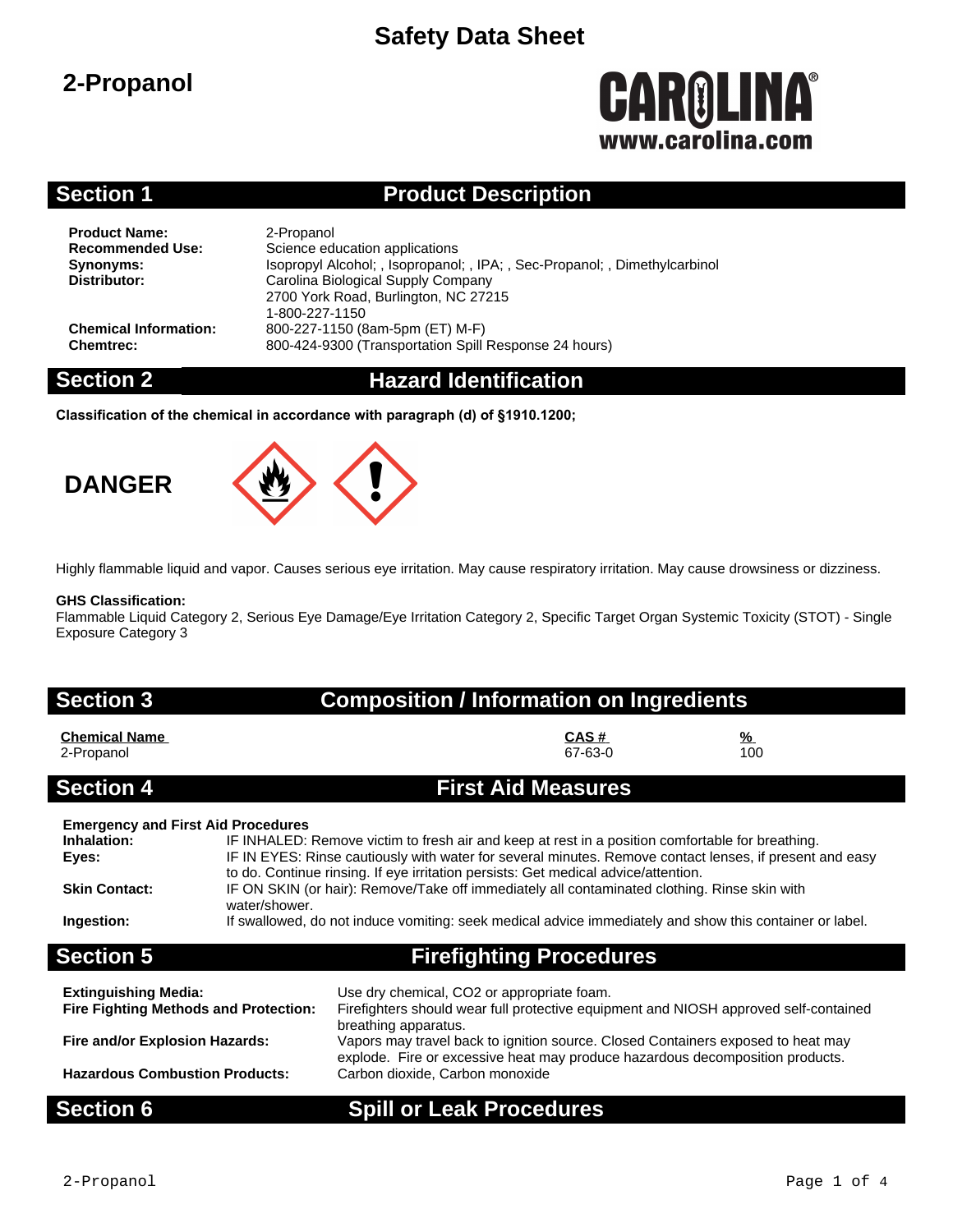**Steps to Take in Case Material Is Released or Spilled:**

Exposure to the spilled material may be irritating or harmful. Follow personal protective equipment recommendations found in Section 8 of this SDS. Additional precautions may be necessary based on special circumstances created by the spill including; the material spilled, the quantity of the spill, the area in which the spill occurred. Also consider the expertise of employees in the area responding to the spill. Ventilate the contaminated area. Prevent the spread of any spill to minimize harm to human health and the environment if safe to do so. Wear complete and proper personal protective equipment following the recommendation of Section 8 at a minimum. Dike with suitable absorbent material like granulated clay. Gather and store in a sealed container pending a waste disposal evaluation. Shut off ignition sources; including electrical equipment and flames. Do not allow smoking in the area.

### **Section 7 Handling and Storage**

**Handling:** Keep away from heat/sparks/open flames/hot surfaces. – No smoking. Keep container tightly closed. Ground/bond container and receiving equipment. Use explosion-proof electrical/ventilating/lighting/…/ equipment. Use only non-sparking tools. Take precautionary measures against static discharge. Avoid breathing dust/fume/gas/mist/vapors/spray. Wash thoroughly after handling. Use only outdoors or in a well-ventilated area. Wear protective gloves/protective clothing/eye protection/face protection.

**Storage:** Store in a well-ventilated place. Keep container tightly closed. Store locked up. Keep cool. Keep container tightly closed in a cool, well-ventilated place.

**Storage Code:** Red - Flammables. Store in approved flammable containers. Store away from oxidizing materials.

### **Section 8 Protection Information**

|                                             | <b>ACGIH</b>                                                                                    |              | <b>OSHA PEL</b>                                                                                                                                                                  |               |  |
|---------------------------------------------|-------------------------------------------------------------------------------------------------|--------------|----------------------------------------------------------------------------------------------------------------------------------------------------------------------------------|---------------|--|
| <b>Chemical Name</b>                        | <u>(TWA)</u>                                                                                    | (STEL)       | <u>(TWA)</u>                                                                                                                                                                     | <u>(STEL)</u> |  |
| 2-Propanol                                  | 200 ppm TWA                                                                                     | 400 ppm STEL | 400 ppm TWA; 980<br>mg/m3 TWA                                                                                                                                                    | N/A           |  |
|                                             |                                                                                                 |              |                                                                                                                                                                                  |               |  |
| <b>Control Parameters</b>                   |                                                                                                 |              |                                                                                                                                                                                  |               |  |
| <b>Engineering Measures:</b>                |                                                                                                 |              | Local exhaust ventilation or other engineering controls are normally required when                                                                                               |               |  |
|                                             |                                                                                                 |              | handling or using this product to avoid overexposure. Ventilation should effectively                                                                                             |               |  |
|                                             | product.                                                                                        |              | remove and prevent buildup of any vapor/mist/fume generated from the handling of this                                                                                            |               |  |
| <b>Personal Protective Equipment (PPE):</b> | Lab coat, apron, eye wash, safety shower.                                                       |              |                                                                                                                                                                                  |               |  |
| <b>Respiratory Protection:</b>              | Conduct air monitoring to determine if airborne concentrations exceed an applicable             |              |                                                                                                                                                                                  |               |  |
|                                             | exposure limit.                                                                                 |              |                                                                                                                                                                                  |               |  |
| <b>Respirator Type(s):</b>                  |                                                                                                 |              | NIOSH approved air purifying respirator with organic vapor cartridge and HEPA filter.                                                                                            |               |  |
| <b>Eye Protection:</b>                      | Wear chemical splash goggles when handling this product. Have an eye wash station<br>available. |              |                                                                                                                                                                                  |               |  |
| <b>Skin Protection:</b>                     |                                                                                                 |              | Avoid skin contact by wearing chemically resistant gloves, an apron and other protective                                                                                         |               |  |
|                                             |                                                                                                 |              | equipment depending upon conditions of use. Inspect gloves for chemical break-through                                                                                            |               |  |
|                                             |                                                                                                 |              | and replace at regular intervals. Clean protective equipment regularly. Wash hands and<br>other exposed areas with mild soap and water before eating, drinking, and when leaving |               |  |
|                                             | work.                                                                                           |              |                                                                                                                                                                                  |               |  |
| Gloves:                                     | Nitrile                                                                                         |              |                                                                                                                                                                                  |               |  |
|                                             |                                                                                                 |              |                                                                                                                                                                                  |               |  |

**Formula:** CH2CHOHCH3 **Vapor Pressure:** 42 hPa at 20 °C<br>**Molecular Weight:** 60.10 g/mol<br>**Evaporation Rate (BuAc=1):** 2.3 **Appearance:** Colorless Liquid **Vapor Density (Air=1):** 2.07 **Odor:** Strong Alcohol Odor **Specific Gravity:** 0.7861 at 20 °C **Odor Threshold:** No data available **Solubility in Water:** Slightly Soluble **pH:** No data available **Log Pow (calculated):** 0.05 **Melting Point:** -89 C<br> **Melting Point:** -89 C

### **Section 9 Physical Data**

**Evaporation Rate (BuAc=1): 2.3 Autoignition Temperature: 399 C Boiling Point:** 83 C<br> **Person Decomposition Temperature:** No data available<br> **Plash Point:** 12 C<br> **Plash Point:** 12 C **Viscosity:** No data available **Flammable Limits in Air:** 2.0 - 12.7% **Percent Volatile by Volume:** 100%

### **Section 10 Reactivity Data**

**Reactivity:** Not generally reactive under normal conditions. **Chemical Stability:** Stable under normal conditions.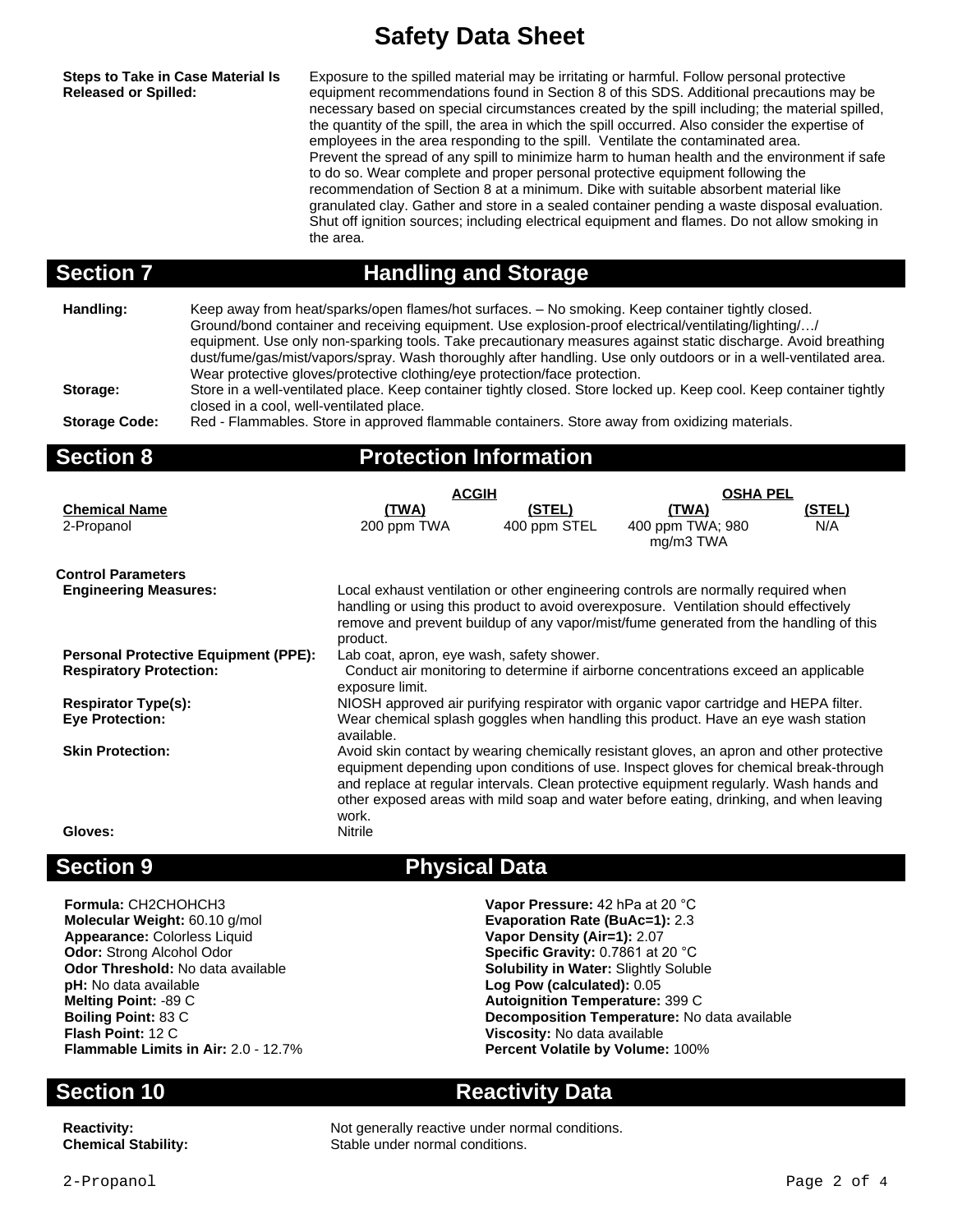| <b>Conditions to Avoid:</b><br><b>Incompatible Materials:</b><br><b>Hazardous Decomposition Products:</b><br><b>Hazardous Polymerization:</b>                                    |                                                                                                                                                                                                                        | Sparks, open flame, other ignition sources, and elevated temperatures.<br>Acids, Strong oxidizing agents, Strong reducing agents, Metals, Peroxides, Epoxides,<br>Isocyanates<br>Carbon dioxide, Carbon monoxide<br>Will not occur |                                                                                                                                                                                                                                                                       |                                      |                                                                      |  |  |
|----------------------------------------------------------------------------------------------------------------------------------------------------------------------------------|------------------------------------------------------------------------------------------------------------------------------------------------------------------------------------------------------------------------|------------------------------------------------------------------------------------------------------------------------------------------------------------------------------------------------------------------------------------|-----------------------------------------------------------------------------------------------------------------------------------------------------------------------------------------------------------------------------------------------------------------------|--------------------------------------|----------------------------------------------------------------------|--|--|
| <b>Section 11</b>                                                                                                                                                                |                                                                                                                                                                                                                        |                                                                                                                                                                                                                                    | <b>Toxicity Data</b>                                                                                                                                                                                                                                                  |                                      |                                                                      |  |  |
| <b>Routes of Entry</b><br><b>Symptoms (Acute):</b><br><b>Delayed Effects:</b>                                                                                                    | Inhalation and ingestion.<br>No data available                                                                                                                                                                         | Central Nervous System Depression, Respiratory disorders                                                                                                                                                                           |                                                                                                                                                                                                                                                                       |                                      |                                                                      |  |  |
| <b>Acute Toxicity:</b><br><b>Chemical Name</b><br>2-Propanol                                                                                                                     |                                                                                                                                                                                                                        | <b>CAS Number</b><br>67-63-0                                                                                                                                                                                                       | Oral LD50<br>Oral LD50 Mouse<br>3600 mg/kg<br>Oral LD50 Rat<br>5045 mg/kg                                                                                                                                                                                             | <b>Dermal LD50</b><br>Not determined | <b>Inhalation LC50</b><br><b>INHALATION</b><br>LC50 Rat 16000<br>ppm |  |  |
| Carcinogenicity:<br><b>Chemical Name</b><br>2-Propanol                                                                                                                           |                                                                                                                                                                                                                        | <b>CAS Number</b><br>67-63-0                                                                                                                                                                                                       | <b>IARC</b><br>Listed                                                                                                                                                                                                                                                 | <b>NTP</b><br>Not listed             | <b>OSHA</b><br>Not listed                                            |  |  |
| <b>Chronic Effects:</b><br><b>Mutagenicity:</b><br><b>Teratogenicity:</b><br>Sensitization:<br><b>Reproductive:</b><br><b>Target Organ Effects:</b><br>Acute:<br><b>Chronic:</b> | <b>Central Nervous System</b><br>No information available                                                                                                                                                              | No evidence of a mutagenic effect.<br>No evidence of a teratogenic effect (birth defect).<br>No evidence of a sensitization effect.<br>Evidence of negative reproductive effects.                                                  |                                                                                                                                                                                                                                                                       |                                      |                                                                      |  |  |
| <b>Section 12</b>                                                                                                                                                                |                                                                                                                                                                                                                        |                                                                                                                                                                                                                                    | <b>Ecological Data</b>                                                                                                                                                                                                                                                |                                      |                                                                      |  |  |
| Overview:<br><b>Mobility:</b><br>Persistence:<br><b>Bioaccumulation:</b><br>Degradability:<br><b>Other Adverse Effects:</b>                                                      | This material is not expected to be harmful to the ecology.<br>This material is expected to have high mobility in soil. It absorbs weakly to most soil types.<br>No data<br>No data<br>Biodegrades quickly.<br>No data |                                                                                                                                                                                                                                    |                                                                                                                                                                                                                                                                       |                                      |                                                                      |  |  |
| <b>Chemical Name</b><br>2-Propanol                                                                                                                                               |                                                                                                                                                                                                                        | <b>CAS Number</b><br>67-63-0                                                                                                                                                                                                       | <b>Eco Toxicity</b><br>96 HR LC50 PIMEPHALES PROMELAS 11130 MG/L [STATIC]<br>96 HR LC50 LEPOMIS MACROCHIRUS > 1400000 µG/L<br>48 HR EC50 DAPHNIA MAGNA 13299 MG/L<br>96 HR EC50 DESMODESMUS SUBSPICATUS > 1000 MG/L<br>72 HR EC50 DESMODESMUS SUBSPICATUS > 1000 MG/L |                                      |                                                                      |  |  |
| <b>Section 13</b>                                                                                                                                                                |                                                                                                                                                                                                                        |                                                                                                                                                                                                                                    | <b>Disposal Information</b>                                                                                                                                                                                                                                           |                                      |                                                                      |  |  |
|                                                                                                                                                                                  |                                                                                                                                                                                                                        |                                                                                                                                                                                                                                    |                                                                                                                                                                                                                                                                       |                                      |                                                                      |  |  |

**Disposal Methods:** Dispose in accordance with all applicable Federal, State and Local regulations. Always contact a permitted waste disposer (TSD) to assure compliance. Waste Disposal Code(s): If discarded, this product is considered a RCRA ignitable waste, D001.

### **Section 14 Transport Information**

**Ground - DOT Proper Shipping Name: Air - IATA Proper Shipping Name:** UN1219 Isopropanol Class 3 P.G. II

UN1219 Isopropanol Class 3 P.G. II